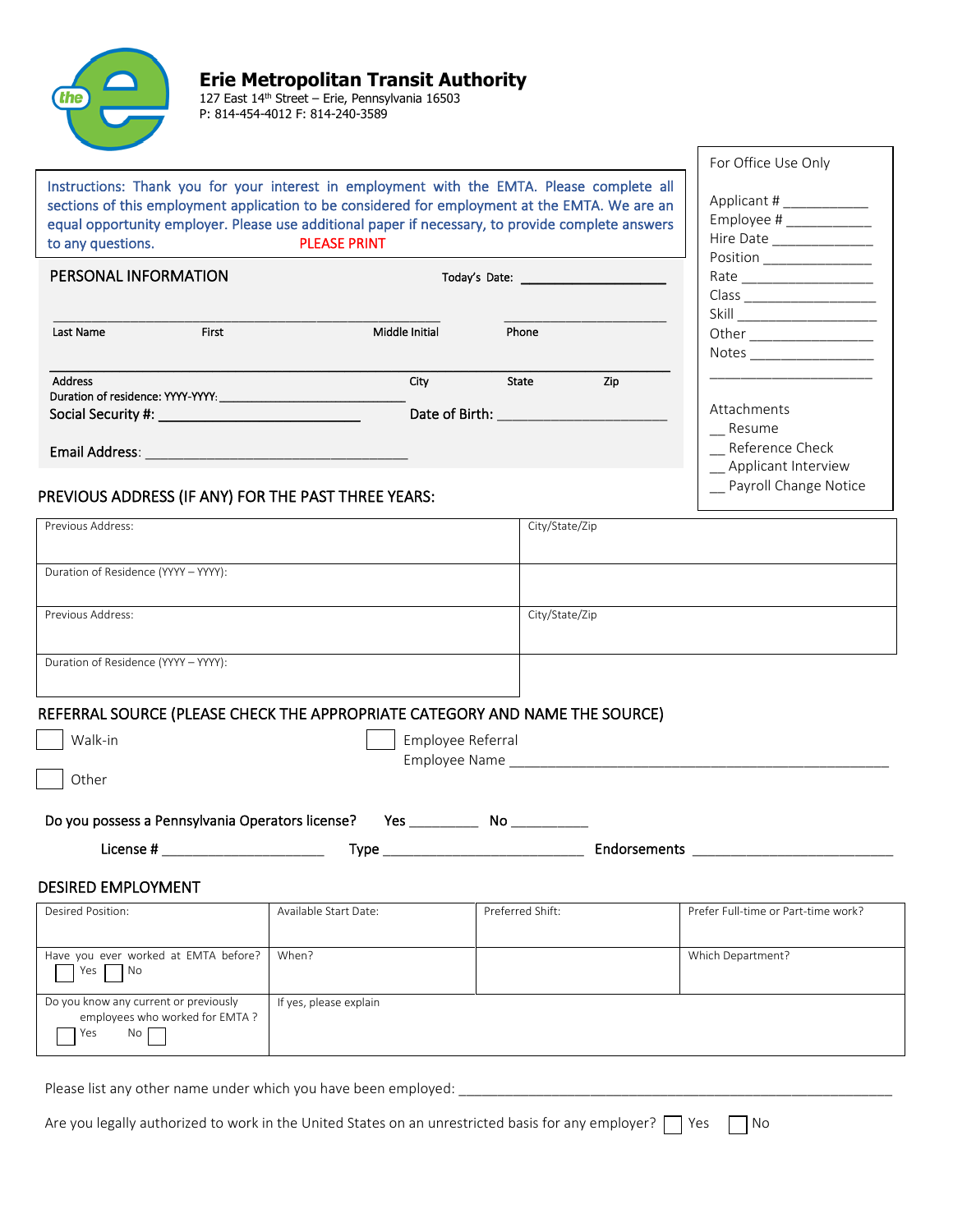| If yes, please explain:                                                                                                                                                |      |
|------------------------------------------------------------------------------------------------------------------------------------------------------------------------|------|
| Have you ever pled "Guilty" or "no contest" to, or been convicted of a crime?                                                                                          | l No |
| Have you ever been convicted of a felony, or misdemeanor in the last 7 years? $\vert$ Yes<br>(conviction will not necessarily disqualify an applicant from employment) | - No |

\_\_\_\_\_\_\_\_\_\_\_\_\_\_\_\_\_\_\_\_\_\_\_\_\_\_\_\_\_\_\_\_\_\_\_\_\_\_\_\_\_\_\_\_\_\_\_\_\_\_\_\_\_\_\_\_\_\_\_\_\_\_\_\_\_\_\_\_\_\_\_\_\_\_\_\_\_\_\_\_\_\_\_\_\_\_\_\_\_\_\_\_\_\_\_\_\_\_\_\_\_\_\_\_\_\_\_\_\_ Applicants are not obligated to disclose sealed or expunged arrest conviction records.

ANSWERING "YES" TO THESE QUESTIONS DOES NOT CONSTITUTE AN AUTOMATIC BAR OF EMPLOYMENT, OTHER FACTORS SUCH AS DATE OF OFFENSE, SERIOUSNESS AND NATURE OF THE VIOLATIOJN, REHABILITATION, AND POSITION APPLIED FOR WILL BE TAKEN INTO ACCOUNT.

| Education/Type | Name & City | Did you graduate? | Years Attended* | Degree Received |
|----------------|-------------|-------------------|-----------------|-----------------|
| High School    |             | Yes/No            |                 |                 |
| College        |             | Yes/No            |                 |                 |
| Other          |             | Yes/No            |                 |                 |

#### RELATED INFORMATION:

If you are a member of any job-related organizations (professional, trade, etc.) or have received any job-related awards or accomplishments, list and describe them. Exclude any information that would reveal your age, race, sex, religion, color, national origin, ancestry, marital status, disability, sexual orientation, arrest and court record or any protected category.

#### JOB SKILLS AND QUALIFICATIONS:

Summarize any special training skills, licenses and/or certificates that may assist ;you in performing the position for which you are applying.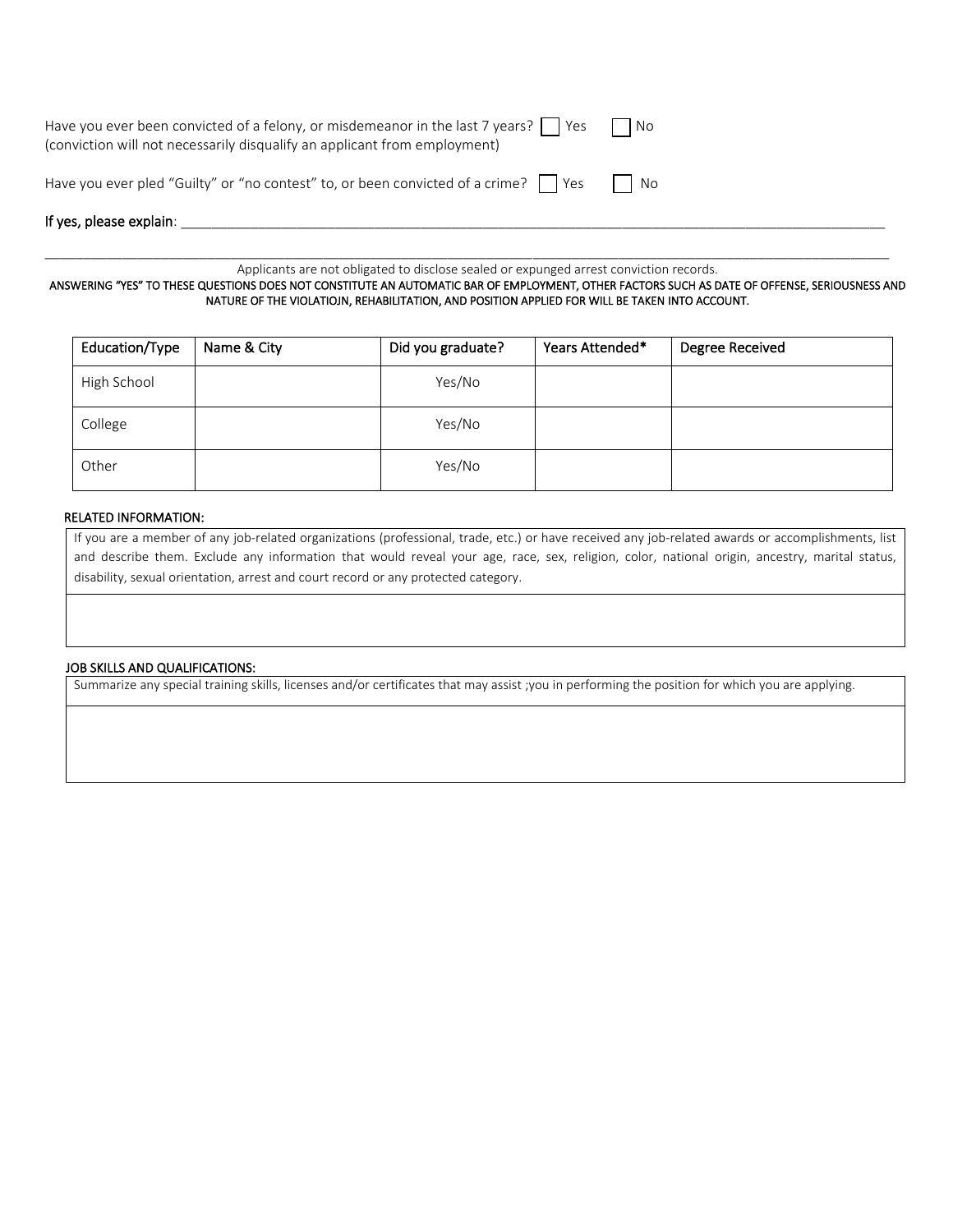| First Contact HR Applicant Notice and Consent Document                                                                                                                                                                                                                                   |  |  |  |  |
|------------------------------------------------------------------------------------------------------------------------------------------------------------------------------------------------------------------------------------------------------------------------------------------|--|--|--|--|
| Fax Number: 267-419-1396<br>Client Name: Erie Metropolitan Transit Authority (814-452-2801)<br><b>Client Code: EMTA</b><br><b>Branch Code: EMTA</b><br>Service Code: Lvl 1C $\Box$ Lvl 1E $\Box$ Lvl 2D $\Box$ Lvl 3E $\Box$ Lvl 4E $\Box$ MVR $\Box$<br><b>OTHER</b><br>(please select) |  |  |  |  |
| Time/Date Sent: The control of the control of the control of the control of the control of the control of the c<br>Authorized Agent:                                                                                                                                                     |  |  |  |  |

# NOTICE TO JOB APPLICANTS

Your prospective employer has contracted with First Contact HR to verify certain information contained in your application for employment (including contract for services) or provided by you during the interview process. The information requested below is necessary to complete this task. This information in NOT a part of the application for employment and will be used for the sole purpose of verification of information, and or statements made by you. *Please complete all information requested.*

| Act, you may be entitled to a copy of this report.                                                                                                        |                    |                    |           |                                                       |                                                       |     | It is possible that your employment may be determined in whole or in part by your prospective employer using data from a report supplied by<br>First Contact HR, 535 West Pennsylvania Avenue, Suite 101, Fort Washington, PA 19034. Pursuant to Section 609 of the Fair Credit Reporting |
|-----------------------------------------------------------------------------------------------------------------------------------------------------------|--------------------|--------------------|-----------|-------------------------------------------------------|-------------------------------------------------------|-----|-------------------------------------------------------------------------------------------------------------------------------------------------------------------------------------------------------------------------------------------------------------------------------------------|
| Applicant's Legal<br>Name                                                                                                                                 | Last               |                    |           |                                                       | First                                                 |     | M.I.                                                                                                                                                                                                                                                                                      |
| <b>Current Home</b><br><b>Address</b>                                                                                                                     | Street             |                    | City      |                                                       | State                                                 | Zip |                                                                                                                                                                                                                                                                                           |
| Date of Birth:<br>(Month/Day/Year)                                                                                                                        |                    |                    |           |                                                       | Social Security #                                     |     |                                                                                                                                                                                                                                                                                           |
| Driver's License #                                                                                                                                        |                    |                    | State:    |                                                       | Daytime Phone #                                       |     | Evening Phone #                                                                                                                                                                                                                                                                           |
|                                                                                                                                                           |                    |                    |           |                                                       |                                                       |     |                                                                                                                                                                                                                                                                                           |
| EDUCACTION HISTORY: List the school where a degree and/or certification was obtained, or you last attended<br>Name of College, University or Trade School |                    |                    |           | <b>Dates Attended</b><br>From (Mo/Yr.)<br>To (Mo/Yr.) |                                                       |     |                                                                                                                                                                                                                                                                                           |
| City/State                                                                                                                                                |                    |                    | Telephone |                                                       | Degree Earned : __<br>or Incomplete                   |     |                                                                                                                                                                                                                                                                                           |
| Major                                                                                                                                                     |                    |                    |           |                                                       | Minor                                                 |     |                                                                                                                                                                                                                                                                                           |
| Name of College, University or Trade School                                                                                                               |                    |                    |           |                                                       | <b>Dates Attended</b><br>From (Mo/Yr.)<br>To (Mo/Yr.) |     |                                                                                                                                                                                                                                                                                           |
| City/State                                                                                                                                                | Telephone          |                    |           | Degree Earned :<br>or Incomplete                      |                                                       |     |                                                                                                                                                                                                                                                                                           |
| Major                                                                                                                                                     |                    |                    | Minor     |                                                       |                                                       |     |                                                                                                                                                                                                                                                                                           |
| LICENSE / CERTIFICATION VERIFICATION                                                                                                                      |                    |                    |           |                                                       |                                                       |     |                                                                                                                                                                                                                                                                                           |
| License/Certification Type                                                                                                                                | Date & State Issue |                    |           | Issuing Organization & License # (if applicable)      |                                                       |     |                                                                                                                                                                                                                                                                                           |
| License/Certification Type                                                                                                                                |                    | Date & State Issue |           |                                                       | Issuing Organization & License # (if applicable)      |     |                                                                                                                                                                                                                                                                                           |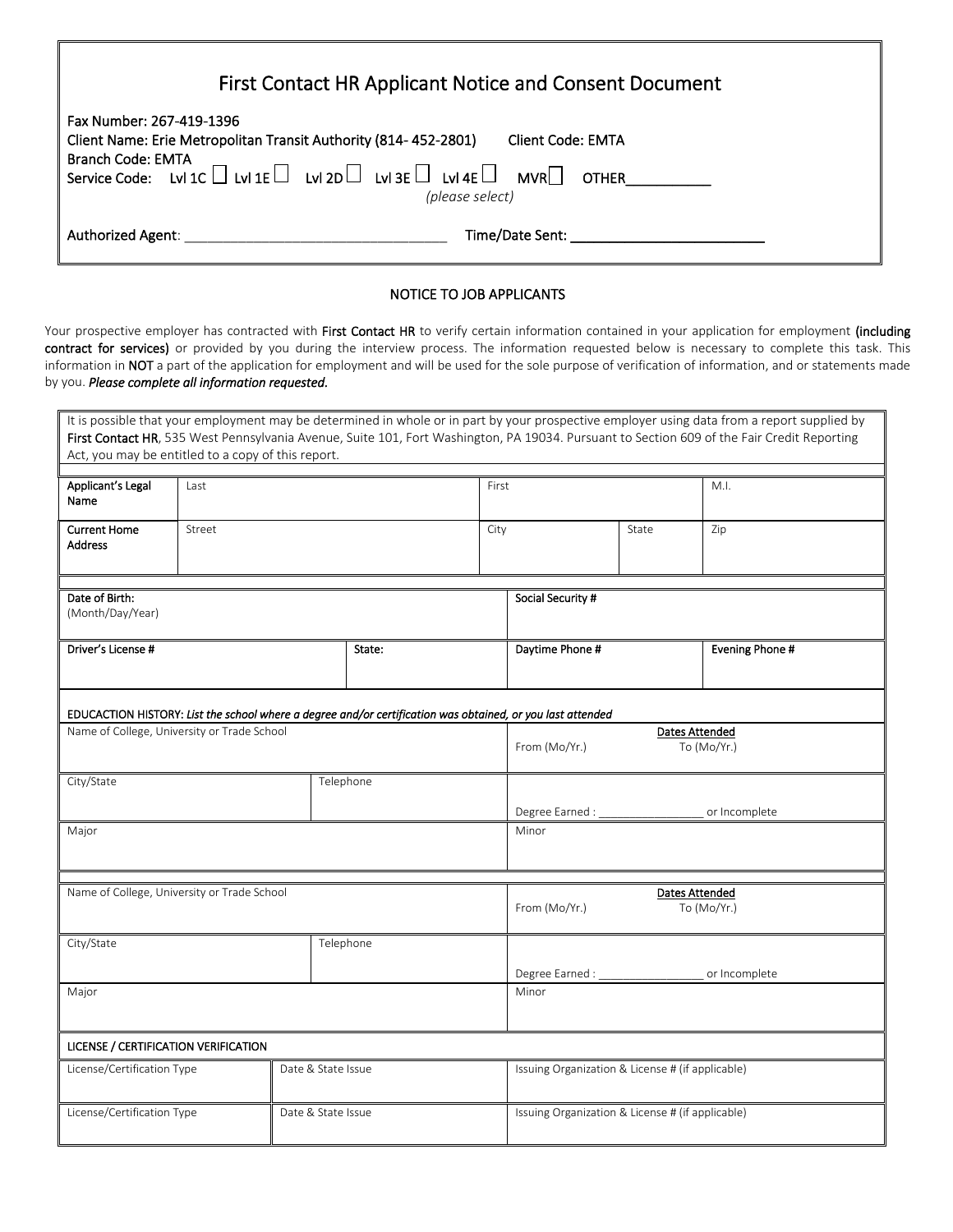|                                                      | <b>First Contact HR Applicant Notice and Consent Document</b>                           |                                                           |              |                                    |             |
|------------------------------------------------------|-----------------------------------------------------------------------------------------|-----------------------------------------------------------|--------------|------------------------------------|-------------|
| Fax Number: 267-419-1396<br><b>Branch Code: EMTA</b> | Client Name: Erie Metropolitan Transit Authority (814-452-2801)                         | Client Code: EMTA                                         |              |                                    |             |
|                                                      | Service Code: Lvl 1C Lvl 1E $\Box$ Lvl 2D $\Box$ Lvl 3E $\Box$ Lvl 4E $\Box$ MVR $\Box$ | (please select)                                           | <b>OTHER</b> |                                    |             |
|                                                      |                                                                                         |                                                           |              |                                    |             |
| Applicant's Legal<br>Name                            | Last                                                                                    | First                                                     |              | M.I.<br>Maiden Name                |             |
| Position applying for:                               |                                                                                         |                                                           |              |                                    |             |
|                                                      |                                                                                         | EMPLOYMENT HISTORY: List your most recent jobs held       |              |                                    |             |
| <b>MOST RECENT COMPANY NAME:</b>                     |                                                                                         | Telephone:                                                |              |                                    |             |
|                                                      |                                                                                         | May we contact your present employer? (circle one) YES NO |              |                                    |             |
| Address                                              | City                                                                                    | State                                                     | Zip          | From (Mo/Yr.)                      | To (Mo/Yr.) |
| Job Title                                            | Salary                                                                                  | Reason for Leaving                                        |              | Supervisor's Name and Phone Number |             |
| 2 <sup>nd</sup> COMPANY NAME:                        |                                                                                         | Telephone:                                                |              |                                    |             |
|                                                      |                                                                                         | May we contact your present employer? (circle one)        | YES NO       |                                    |             |
| Address                                              | City                                                                                    | State                                                     | Zip          | From (Mo/Yr.)                      | To (Mo/Yr.) |
| Job Title                                            | Salary                                                                                  | Reason for Leaving                                        |              | Supervisor's Name and Phone Number |             |
| 3rd COMPANY NAME:                                    |                                                                                         | Telephone:                                                |              |                                    |             |
|                                                      |                                                                                         | May we contact your present employer? (circle one) YES NO |              |                                    |             |
| Address                                              | City                                                                                    | State                                                     | Zip          | From (Mo/Yr.)                      | To (Mo/Yr.) |
| Job Title                                            | Salary                                                                                  | Reason for Leaving                                        |              | Supervisor's Name and Phone Number |             |
|                                                      |                                                                                         |                                                           |              |                                    |             |

APPLICANT CONSENT: I understand and agree that First Contact HR will verify all or part of the information I have given my prospective employer. I understand that this verification may include an inquiry into my credit history, driving record, criminal and civil records, felony & misdemeanor and deferred adjudication records, prior employment (including contacting prior employers), education (degree, GPA and attendance) as well as other public record information. I understand I may be required to provide a sample (either urine or hair) for a screening for illegal drugs. I agree that such information which First Contact HR has or obtains, and my employment history if I am hired, may be supplied by First Contact HR to other companies that subscribe to First Contact HR. If hired or contracted, this authorization shall remain on file and shall serve as ongoing authorization for the procurement of consumer reports at any time during my employment or contract period. I authorize the release of such information as may be necessary to verify the information I have provided. I release and hold harmless from all liability any individual or entity requesting or supplying 0information with respect to my application for employment.0

*APPLICANT SIGNATURE: DATE:*

[www.firstcontacthr.com](http://www.firstcontacthr.com/) www.workercheck.com

We are an EEO employer.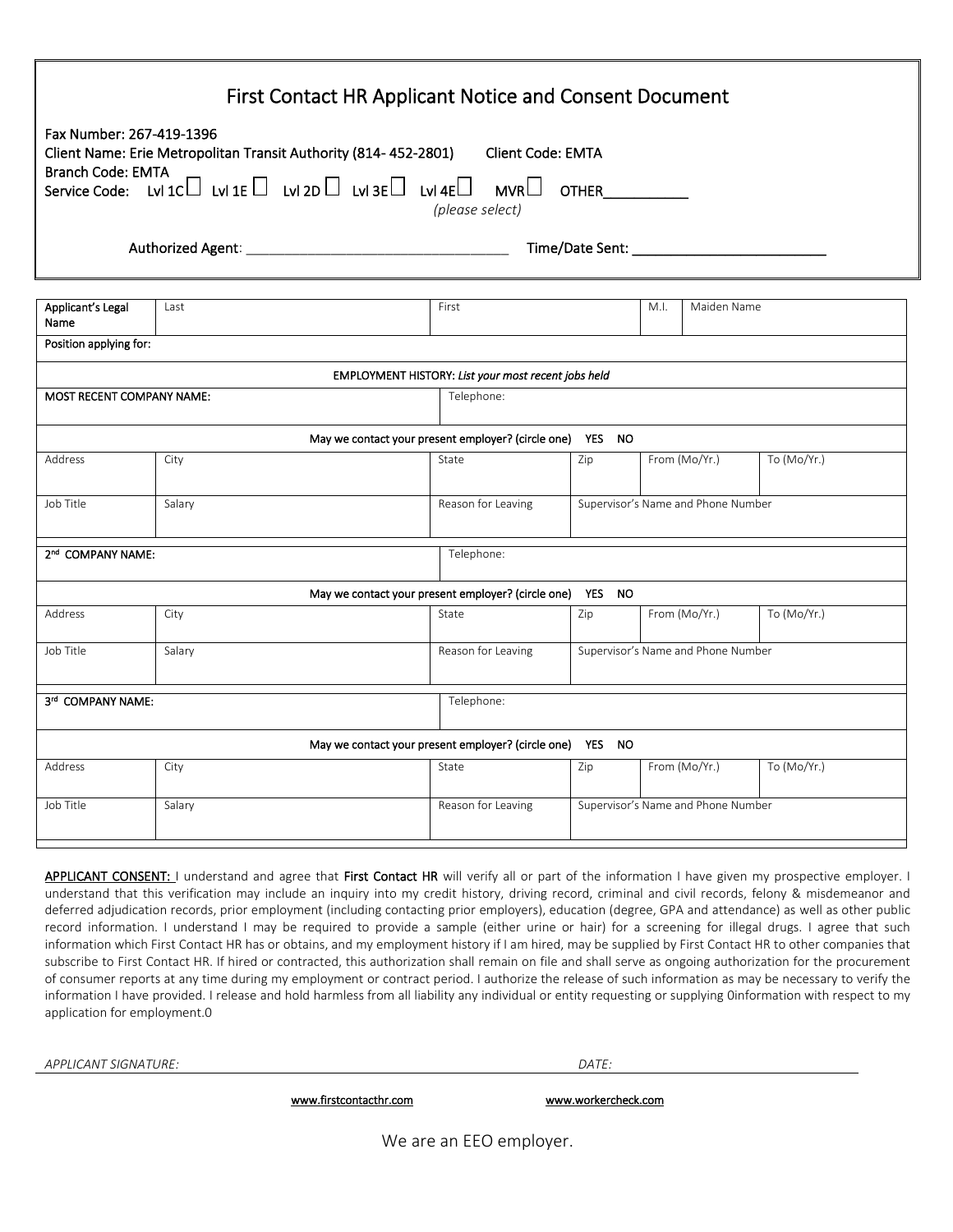# If applying for a position, which requires CDL, please complete the section below. *If not, please skip and*

*move onto DRIVER INFORMATION*.

|                   |       | DRIVER LICENSES: Please list all States in last 3 years where a license was held. |              |                        |
|-------------------|-------|-----------------------------------------------------------------------------------|--------------|------------------------|
|                   | State | License Number                                                                    | Type (Class) | <b>Expiration Date</b> |
|                   |       |                                                                                   |              |                        |
| Driver's Licenses |       |                                                                                   |              |                        |
|                   |       |                                                                                   |              |                        |

# DRIVER INFORMATION

Driving experience: Please list all driving experience.

|                                    | Type of Equipment             |      | <b>Dates</b> | Approximate Number of Miles |
|------------------------------------|-------------------------------|------|--------------|-----------------------------|
| <b>Class of Equipment</b>          | (Flatbed, Van, Mini-Bus etc.) | From | To           | (Total)                     |
| <b>Bus</b>                         |                               |      |              |                             |
| <b>Tractor and</b><br>Semi-Trailer |                               |      |              |                             |
| Other<br>(Indicate Type)           |                               |      |              |                             |

Accident record for the past 3 years or more (Attach sheet if more space is needed)

|                      |      | Nature of Accident               |             |           |
|----------------------|------|----------------------------------|-------------|-----------|
|                      | Date | (Head-on, Rear-end, Upset, etc.) | Fatalities? | Injuries? |
| Last Accident        |      |                                  |             |           |
| <b>Next Previous</b> |      |                                  |             |           |
| <b>Next Previous</b> |      |                                  |             |           |
| <b>Next Previous</b> |      |                                  |             |           |

Traffic Convictions and Forfeitures for the past 5 years (Other than parking violations)

| Location | Date | Charge | Type of Vehicle Operations |
|----------|------|--------|----------------------------|
|          |      |        |                            |
|          |      |        |                            |
|          |      |        |                            |
|          |      |        |                            |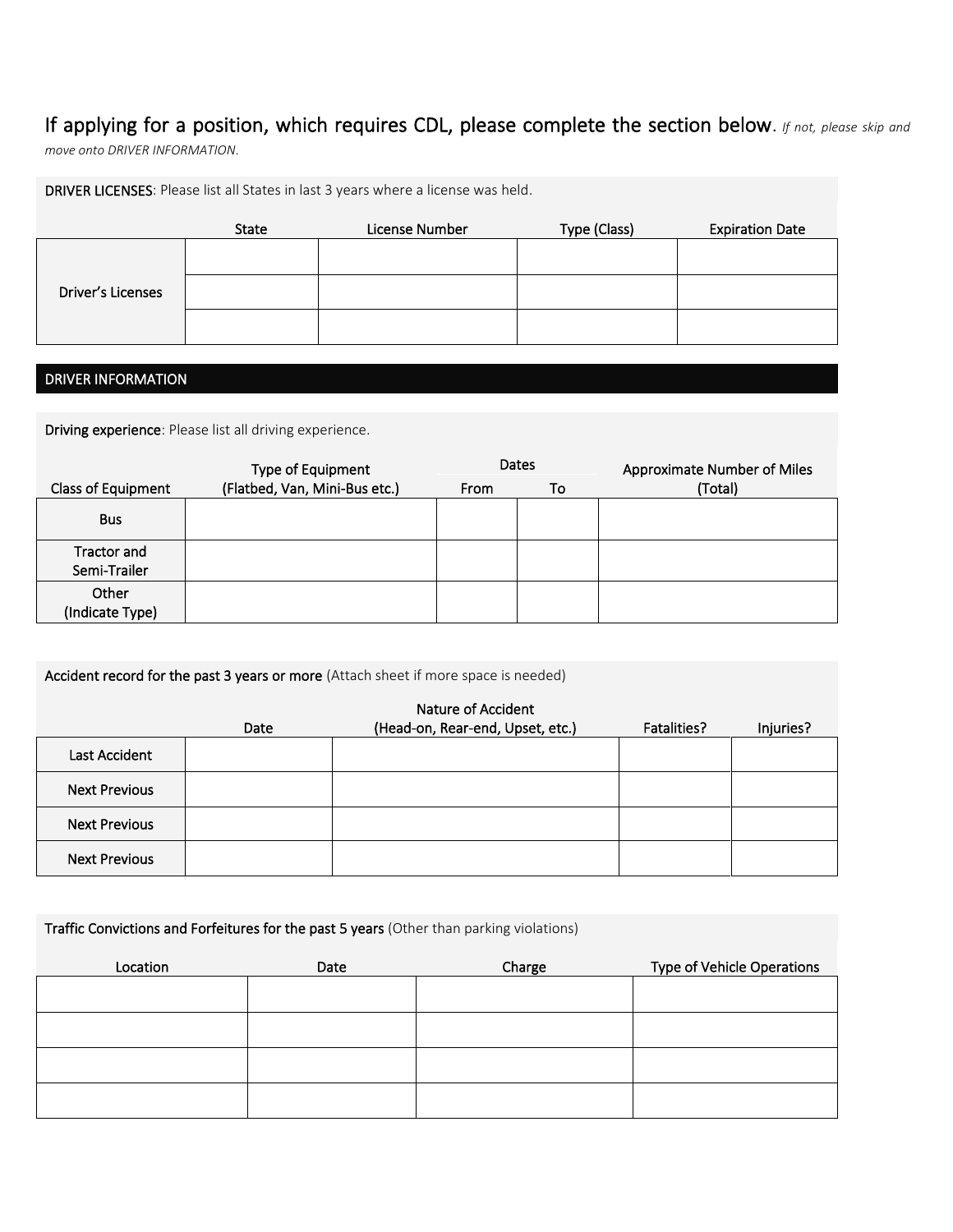|    | If the answer to any of the questions below is Yes, please attach a statement giving details.                                                                                                                                                                                                                                                                                                                                                                   |            |     |  |
|----|-----------------------------------------------------------------------------------------------------------------------------------------------------------------------------------------------------------------------------------------------------------------------------------------------------------------------------------------------------------------------------------------------------------------------------------------------------------------|------------|-----|--|
| 1. | Have you ever been denied a license, permit or privilege to operate a motor vehicle?<br>If you answer "yes", you much attach a statement giving details.                                                                                                                                                                                                                                                                                                        | <b>Yes</b> |     |  |
| 2. | Have any license, permit or driving privilege ever been suspended or revoked?                                                                                                                                                                                                                                                                                                                                                                                   | Yes        | N٥  |  |
| 3. | For the past two years, have you tested positive or refused to test on any pre-employment drug<br>or alcohol test required by a DOT-regulated employer because you would perform safety-<br>sensitive transportation work?                                                                                                                                                                                                                                      | <b>Yes</b> | NO. |  |
|    | If you answered "yes", you must identify the DOT-regulated employers and when the testing took place in the space<br>below. You must provide the Company with documentation that you successfully completed the return-to-duty process<br>required by the DOT regulations. Failure to provide this documentation to the Company within two (2) weeks or other<br>time period determined by the Company will result in the withdrawal of any job offer/transfer. |            |     |  |
|    |                                                                                                                                                                                                                                                                                                                                                                                                                                                                 |            |     |  |

# Acknowledgement, Certification, Authorization

I, the applicant, certify that the entries and information set forth in this Application are true and complete to the best of my knowledge. I understand that deliberately entering false information will result in the withdrawal of any offer/transfer.

*Applicant Signature Date*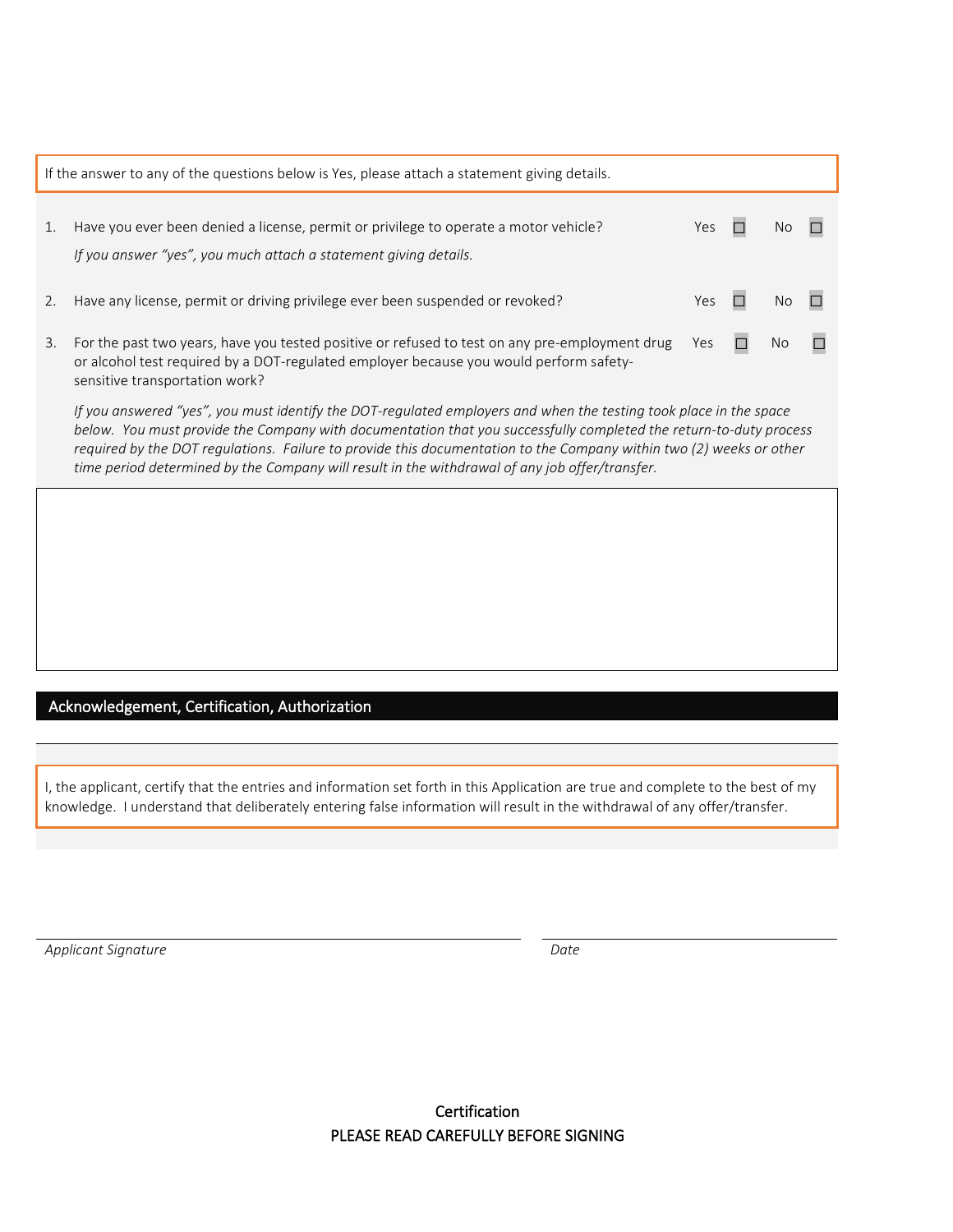I certify that all information I have provided in order to apply for and secure work with the employer is true, complete and correct.

I understand that any information provided by me that is found to be false, incomplete or misrepresented in any respect, will be sufficient cause to (i) cancel further consideration of this application, or (ii) immediately discharge me from the employer's service, whenever it is discovered.

I understand and expressly authorize, without reservation, the employer, its representatives, employees or agents to contact and obtain information from all references (personal and professional), employers, public agencies, licensing authorities and educational institutions and to otherwise verify the accuracy of all information provided by me in this application, resume' or job interview. I hereby waive any and all rights and claims I may have regarding the employer, its agents, employees or representatives, for seeking, gathering and using such information in the employment process and all other persons, corporations, organizations for furnishing such information about me.

I understand that the employer does not unlawfully discriminate in employment and no question on this application is used for the purpose of limiting or excusing any applicant from consideration for employment on a basis prohibited by applicable local, state or federal law.

I understand that this application remains current for only six (6) months. At the conclusion of that time, if I have not heard from the employer and still wish to be considered for employment, it will be necessary to reapply and fill out a new application.

If I am hired, I understand that I am free to resign at any time, with or without cause and without prior notice, and the employer reserves the same right to terminate my employment at any time, with or without cause and without prior notice, except as may be limited by any collective bargaining agreement or as required by law. This application does not constitute an agreement or contract for employment for any specified period or definite duration. I understand that no supervisor or representative of the employer is authorized to make any assurances to the contrary and that no implied, oral or written agreements contrary to the foregoing express language are valid unless they are in writing and signed by the employer's General Manager.

I understand and agree that I may be required to submit to drug testing and complete post-offer medical examination as part of my application for employment. I also understand and agree that I may be required to submit to a complete medical examination during my employment with the Company, provided that such examination is job-related and consistent with business necessity. I authorize the physician conducting the examination and any laboratory testing, any specimen obtained by the physician or collection site to disclose the results of the examination and the laboratory test to the Company in accordance with state and/or federal laws. The Company will keep such results confidential and disclose the results only to persons who need to know where required by law. Also, I agree to fully cooperate and provide the company with any additional consent(s) and/or release(s) as required by the Company to investigate my employment application.

I also understand that if I am hired, I will be required to provide proof of identity and legal authority to work in the United States and that federal immigration laws require me to complete an I-9 Form in this regard.

| Authorization/Signature of Applicant: | Date: |
|---------------------------------------|-------|
| Print Name:                           |       |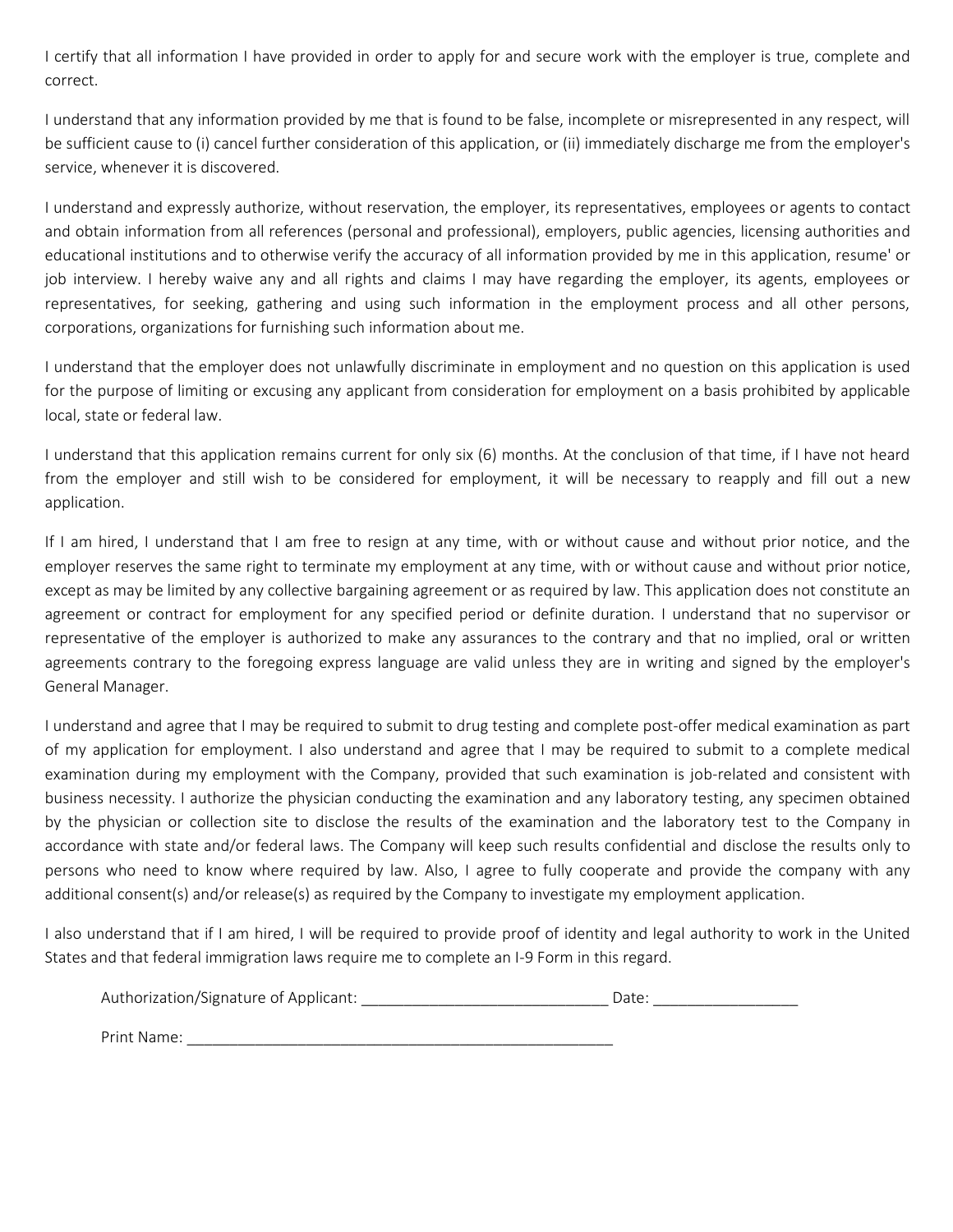

### NOTICE TO APPLICANTS

All applicants for employment must pass a drug urine test and alcohol screening test prior to employment. As part of your preemployment evaluation, you are required to submit a urine specimen at a designated collection site. A driver's license must be presented for proof of identity. Your specimen will be tested at a laboratory approved by the Department of Health & Human Services for the following substances.

> Marijuana Cocaine Opiates Phencyclidine (PCP) Amphetamines

You must pass this drug test prior to employment. If you are selected for employment you may be subject to future urine testing on a random, unannounced basis, or when there cause to believe you have used prohibited substances, and following an accident or prior to return to duty if you fail to pass a drug test or undergo treatment for drug or alcohol abuse. If you are employed, you will be required to report within five (5) days to the designated transit person any conviction for violation of a criminal drug statute.

# Certification: I have read and understand this notice and agree to all the provisions thereof.

*Applicant Signature Date/Time Witness Signature Date/Time*

MTW/Im Rev. 2/08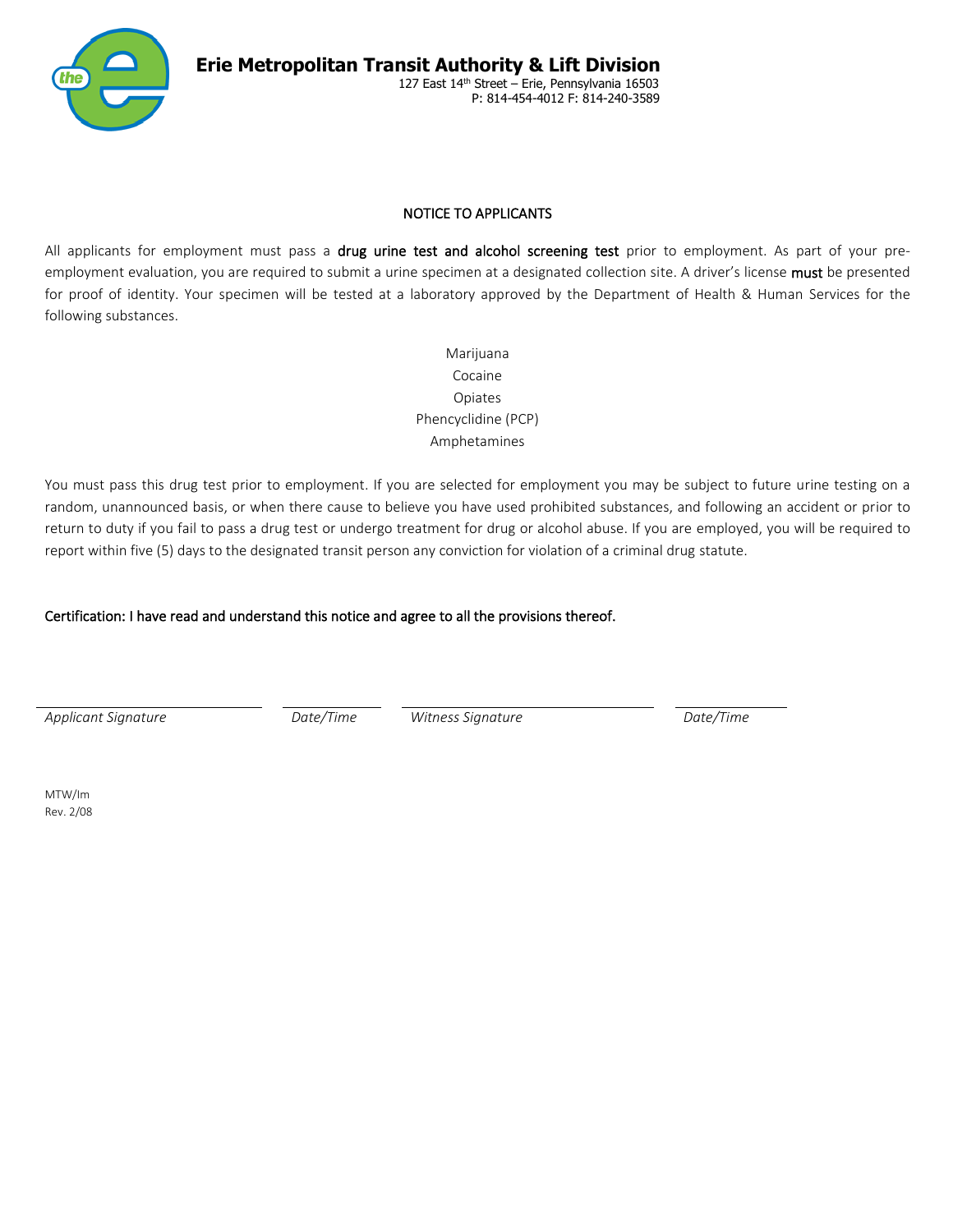

**Erie Metropolitan Transit Authority & Lift Division**  127 East 14<sup>th</sup> Street – Erie, Pennsylvania 16503 P: 814-454-4012 F: 814-240-3589

# MOTOR VEHICLE RECORD AUTHORIZATION FORM

As a condition of employment I, and the state of the state of the extendition of employment I, and the state of the Erie Metropolitan Transit Authority to obtain my Motor Vehicle Record, (MVR) for the purpose of evaluating my suitability for employment. In the event that I am hired by the Erie Metropolitan Transit Authority, I further authorize the Erie Metropolitan Transit Authority to request an MVR at any time during the course of my employment. I understand that my employment and continued employment may be based upon the results of my MVR.

Signature: \_\_\_\_\_\_\_\_\_\_\_\_\_\_\_\_\_\_\_\_\_\_\_\_\_\_\_\_\_\_\_\_\_\_\_\_ Date: \_\_\_\_\_\_\_\_\_\_\_\_\_\_\_\_\_\_\_\_\_\_

Witness: \_\_\_\_\_\_\_\_\_\_\_\_\_\_\_\_\_\_\_\_\_\_\_\_\_\_\_\_\_\_\_\_\_\_\_\_\_ Date: \_\_\_\_\_\_\_\_\_\_\_\_\_\_\_\_\_\_\_\_\_\_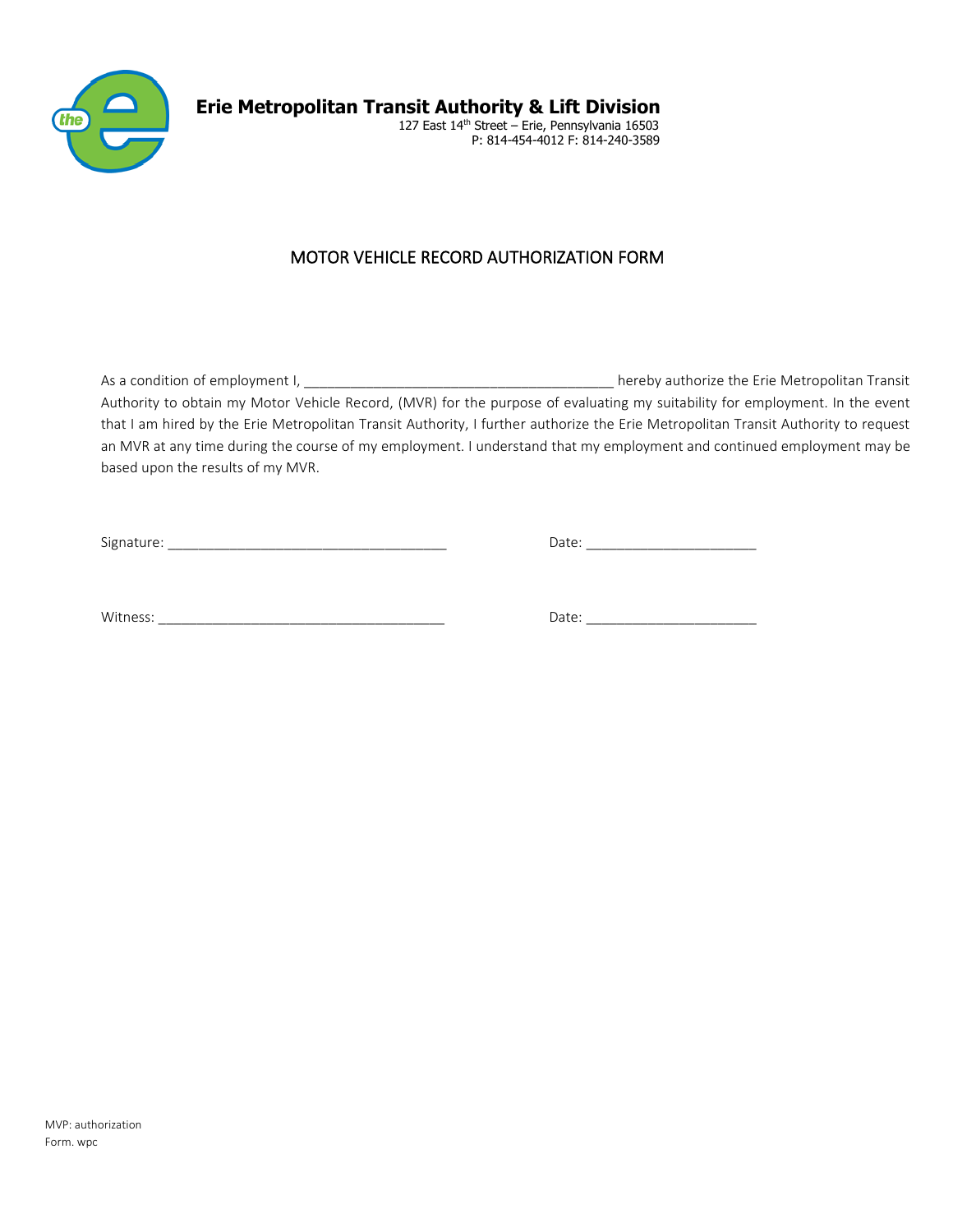#### Request For Information From Previous Employer

|                                                                                                                                |                                                                                                                            | From: Erie Metropolitan Transit Authority/Lift Division                                                                                                                                                                                                                        |      |      |      |           |  |
|--------------------------------------------------------------------------------------------------------------------------------|----------------------------------------------------------------------------------------------------------------------------|--------------------------------------------------------------------------------------------------------------------------------------------------------------------------------------------------------------------------------------------------------------------------------|------|------|------|-----------|--|
|                                                                                                                                |                                                                                                                            |                                                                                                                                                                                                                                                                                |      |      |      |           |  |
|                                                                                                                                |                                                                                                                            |                                                                                                                                                                                                                                                                                |      |      |      |           |  |
|                                                                                                                                |                                                                                                                            | Will you kindly reply to the inquiry below respecting this applicant. Your reply will be held in strictest confidence and will in no way involve<br>you in any responsibility. For your convenience in replying by return mail, we included a stamped self-addressed envelope. |      |      |      |           |  |
| 1.                                                                                                                             |                                                                                                                            |                                                                                                                                                                                                                                                                                |      |      |      |           |  |
| 2.                                                                                                                             |                                                                                                                            |                                                                                                                                                                                                                                                                                |      |      |      |           |  |
| 3.                                                                                                                             |                                                                                                                            |                                                                                                                                                                                                                                                                                |      |      |      |           |  |
| 4.                                                                                                                             |                                                                                                                            |                                                                                                                                                                                                                                                                                |      |      |      |           |  |
| 5.                                                                                                                             |                                                                                                                            |                                                                                                                                                                                                                                                                                |      |      |      |           |  |
| 6.                                                                                                                             |                                                                                                                            |                                                                                                                                                                                                                                                                                |      |      |      |           |  |
| 7.                                                                                                                             |                                                                                                                            |                                                                                                                                                                                                                                                                                |      |      |      |           |  |
| 8.                                                                                                                             |                                                                                                                            | Does applicant have any physical or mental limitations that would prohibit him/her from performing the position sought?                                                                                                                                                        |      |      |      |           |  |
| 9.                                                                                                                             | Reason for leaving your employer. Discharged _______ Laid Off ________ Resigned ______                                     |                                                                                                                                                                                                                                                                                |      |      |      |           |  |
| Did applicant receive verbal or written reprimand as a part of a formal disciplinary procedure within the last 5 years?<br>10. |                                                                                                                            |                                                                                                                                                                                                                                                                                |      |      |      |           |  |
|                                                                                                                                | Did applicant receive a citation for driving under the influence during the past 5 years? ____________________<br>11.      |                                                                                                                                                                                                                                                                                |      |      |      |           |  |
|                                                                                                                                |                                                                                                                            |                                                                                                                                                                                                                                                                                |      |      |      |           |  |
|                                                                                                                                | 13. Did the applicant receive a written or verbal reprimand for substance abuse (alcohol or drug) during the last 5 years? |                                                                                                                                                                                                                                                                                |      |      |      |           |  |
|                                                                                                                                | 14. Is applicant eligible for rehire? Yes _______ No ______<br>If No, explain                                              |                                                                                                                                                                                                                                                                                |      |      |      |           |  |
|                                                                                                                                |                                                                                                                            |                                                                                                                                                                                                                                                                                |      |      |      |           |  |
|                                                                                                                                | Quality of Work<br>Attendance<br>Works with others                                                                         | Excellent                                                                                                                                                                                                                                                                      | Good | Fair | Poor | Very Poor |  |
|                                                                                                                                | Safety Habits                                                                                                              |                                                                                                                                                                                                                                                                                |      |      |      |           |  |

You are hereby Authorized to give: EMTA/Lift division all information regarding my services, character, and conduct while in your employment and you are released from and all liability which may result from furnishing such information to the above-named company.

*Signature: \_\_\_\_\_\_\_\_\_\_\_\_\_\_\_\_\_\_\_\_\_\_\_\_\_\_\_\_\_\_\_\_\_\_\_\_ Date: \_\_\_\_\_\_\_\_\_\_\_\_\_\_\_\_\_\_\_\_\_*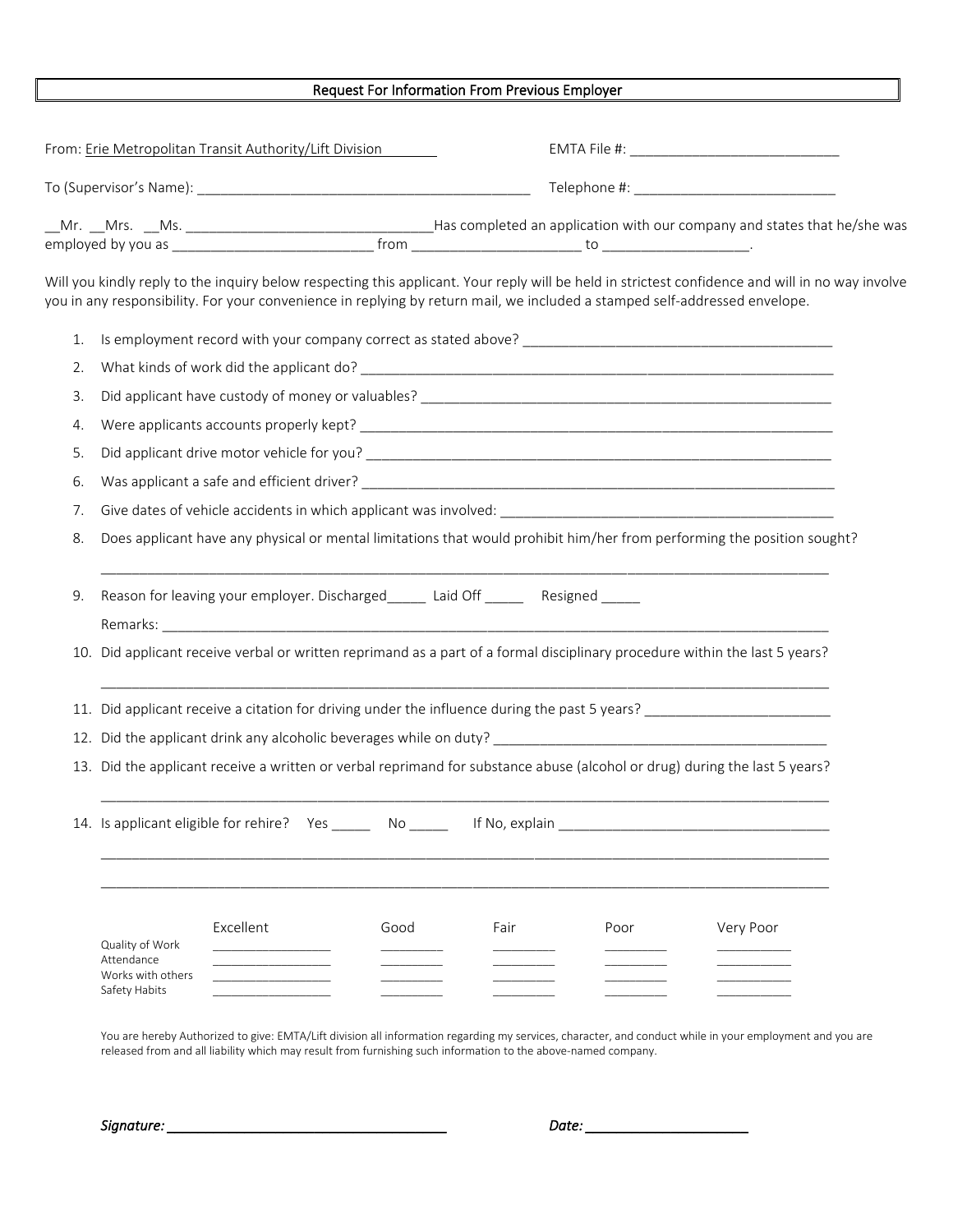

 127 East 14th Street – Erie, Pennsylvania 16503 **Erie Metropolitan Transit Authority & Lift Division**

P: 814-454-4012 F: 814-240-3589

#### "Release of Information Form –49 CFR Part 40 Drug and Alcohol Testing"

#### Section 1. To be completed by the new employer, signed by the employee, and transmitted to the previous employer:

| Employee Printed or Typed Name: |  |
|---------------------------------|--|
| Employee SS of ID Number:       |  |

I hereby authorize release of information from my Department of Transportation regulated drug and alcohol testing records by my previous employer, listed in *Section I-B,* to the employer list in *Section I-A.* This release is in accordance with DOT Regulation 49 CFR Part 40, Section 40.25. I understand that information to be released in *Section II-A* by my previous employer, is limited to the following DOT-regulated testing items:

- 1. Alcohol tests with a result of 0.04 or higher;
- 2. Verified positive drug tests;
- 3. Refusals to be tested;
- 4.Other violations of DOT agency drug and alcohol testing regulations;
- 5. Information obtained from previous employers of a drug and alcohol rule violation;
- 6. Documentation, if any, of completion of the return-to-duty process following a rule violation.

*Employee Signature: \_\_\_\_\_\_\_\_\_\_\_\_\_\_\_\_\_\_\_\_\_\_\_\_\_\_\_\_\_\_\_\_\_\_\_\_\_\_\_ Date: \_\_\_\_\_\_\_\_\_\_\_\_*

### SECTION I –A: NEW EMPLOYER INFORMATION

New Employer Name: Erie Metropolitan Transit Authority

New Employer Address: 127 East 14<sup>th</sup> Street Erie, PA 16503

New Employer Phone: 814.454.4012 ext. 106 New Employer Fax: 814.240.3589

Contact Name: Theresa Croll, Director of Human Resources

#### SECTION I – B: PREVIOUS EMPLOYER INFORMATION – ALL APPLICANTS MUST PROVIDE THIS INFORMATION

| Previous Employer Name:    |                        |
|----------------------------|------------------------|
| Previous Employer Address: |                        |
| Previous Employer Phone:   | Previous Employer Fax: |
| Contact Name:              |                        |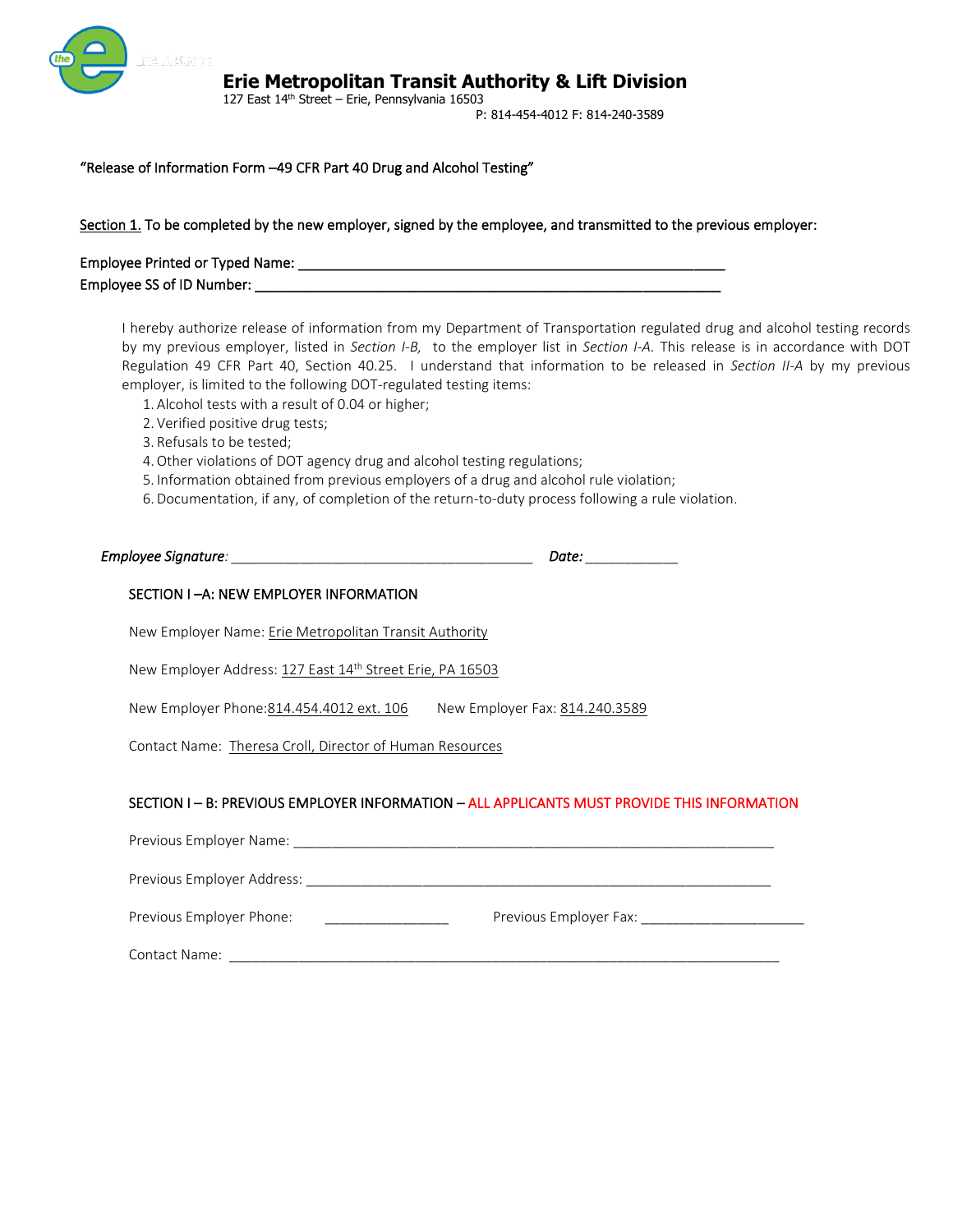# RELEASE OF INFORMATION FORM 49 CFR PART 40 DRUG AND ALCOHOL TESTING SECTION II

### SECTION II: TO BE COMPLETED BY PREVIOUS EMPLOYER AND TRANSMITTED BY MAIL OR FAX TO THE NEW EMPLOYER:

SECTION II - A: In the three years prior to the date this form was signed by employee's signature (in section I), for DOT regulated testing:

1. Did the employee have alcohol tests with a result of 0.04 or higher? \_\_\_\_\_ Yes \_\_\_\_ No

2. Did the employee have verified positive drug tests? \_\_\_\_ Yes \_\_\_\_No

3. Did the employee refuse to be tested? \_\_\_\_Yes \_\_\_\_No

4. Did the employee have other violations of DOT agency drug and alcohol testing regulations? \_\_\_ Yes \_\_\_\_No

5. Did a previous employer report a drug and alcohol rule violation to you? \_\_\_\_\_\_ Yes \_\_\_\_\_\_No

6. If you answered "yes" to any of the above items, did the employee complete the return to duty process?

\_\_\_\_\_N/A \_\_\_\_\_\_ Yes \_\_\_\_\_\_ No

*Note: if you answered "yes" to item 5, you must provide the previous employer's report. If you answered "yes" to item 6, you must also transmit the appropriate return-to-duty documentation (e.g., SAP report(s), follow-up testing record).*

### SECTION II – B